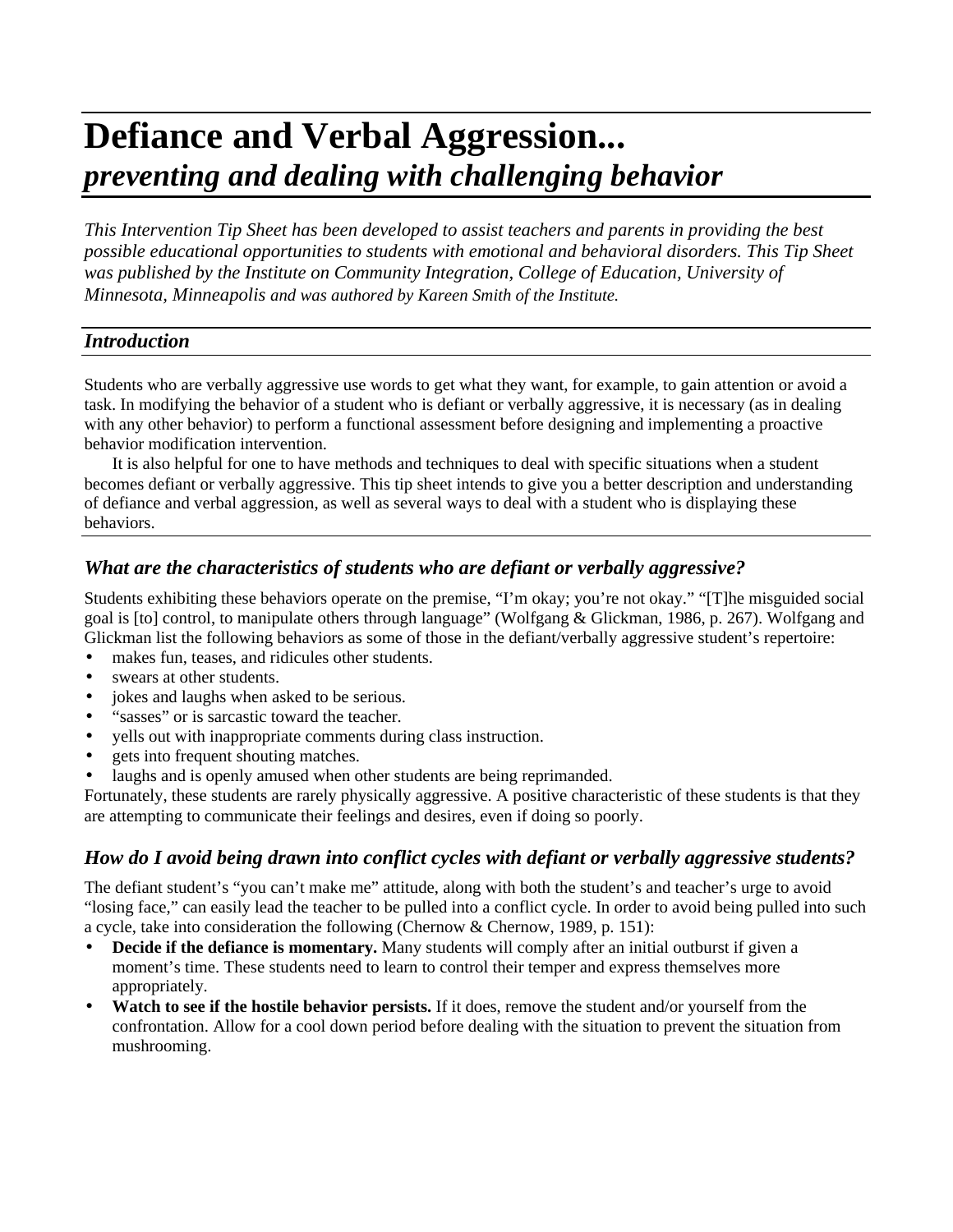# *How do I bring about a long-term change in reducing defiance and verbal aggression?*

First, a functional assessment must be carried out in order to determine what purpose the aggression is serving and what circumstances seem to incite it. Then a behavior modification plan including proactive strategies should be designed, carried out, and evaluated.

While the strategies listed in this tip sheet will be helpful in getting you out of sticky situations, a long-term plan must be developed and implemented if you are going to help the student change. Not everyone will know or carry out the techniques listed above, and the student must become responsible for and in control of his or her own behavior. Please refer to tip sheets produced under this grant entitled *Token Economies*, *Differential Reinforcement*, *Positive Programming*, *Contingency Contracts*, and *Self-Monitoring* for ideas on strategies which can be useful in helping reduce defiance and verbal aggression.

# *If I find myself in a situation where the student's behavior is out of control, how can I proceed?*

Chernow and Chernow (1989) recommend the following steps in dealing with a verbally aggressive student before he or she has calmed down to a degree that discussion is possible:

- **Tell the student that you will not argue with him or her, provide the student with a choice and leave the student alone, allowing time to decide.** Telling the student, "I will not talk to you if you are going to call me names. When you feel ready to address me with my name, I will be willing to help you/discuss this with you," and walking away leaves you and the student with some sense of calm and control.
- **Instruct a hostile student to wait for you away from other students, i.e., in the hall or office.** This will allow the student time to calm down so that you can engage him or her in discussion.

# *What techniques can I use to engage the student in discussion when I suspect he or she is ready?*

**Reflection.** Reflection is restating in similar words what the student has stated. This helps draw the student into discussion by showing that you are listening and letting you check that you understand what the student is saying. Be sure to restate in a calm, nonthreatening, nonjudgmental voice.

## **Example:**

Student: I'm going to hit Bob if he doesn't learn to mind his own business.

Teacher: You are very angry at Bob because he intrudes in your conversations.

**Agree with part of the criticism**. This technique helps neutralize an attack and deter arguing. In a calm, nonthreatening voice, try restating the criticism and asking for specifics. You must allow for the fact that while the student may not have expressed him- or herself appropriately, there may be some worth to the criticism. If the student is calm enough, ask what specifically he or she would like to be changed. If it seems reasonable, ask if the student will try to change his or her behavior if you try to change yours. If the student's suggestion does not seem reasonable, reinforce him or her for sharing it appropriately and let them know that while you may not be able to honor it, you appreciate being privy to it.

## **Example:**

Student: You always yell at me for talking and never at anybody else!

Teacher: I do often have to ask you to stop talking because when I look up at the class, you often continue to talk.

**Question for specifics**. This technique helps the student break down generalizations and state him- or herself in more specific, concrete terms. It also helps the student focus on the actual problem rather than the people involved. Furthermore, it helps you identify strengths and weaknesses in the student's problem-solving abilities, allowing you to develop instruction in improving these skills.

## **Example:**

Student: I hate math. These problems are stupid.